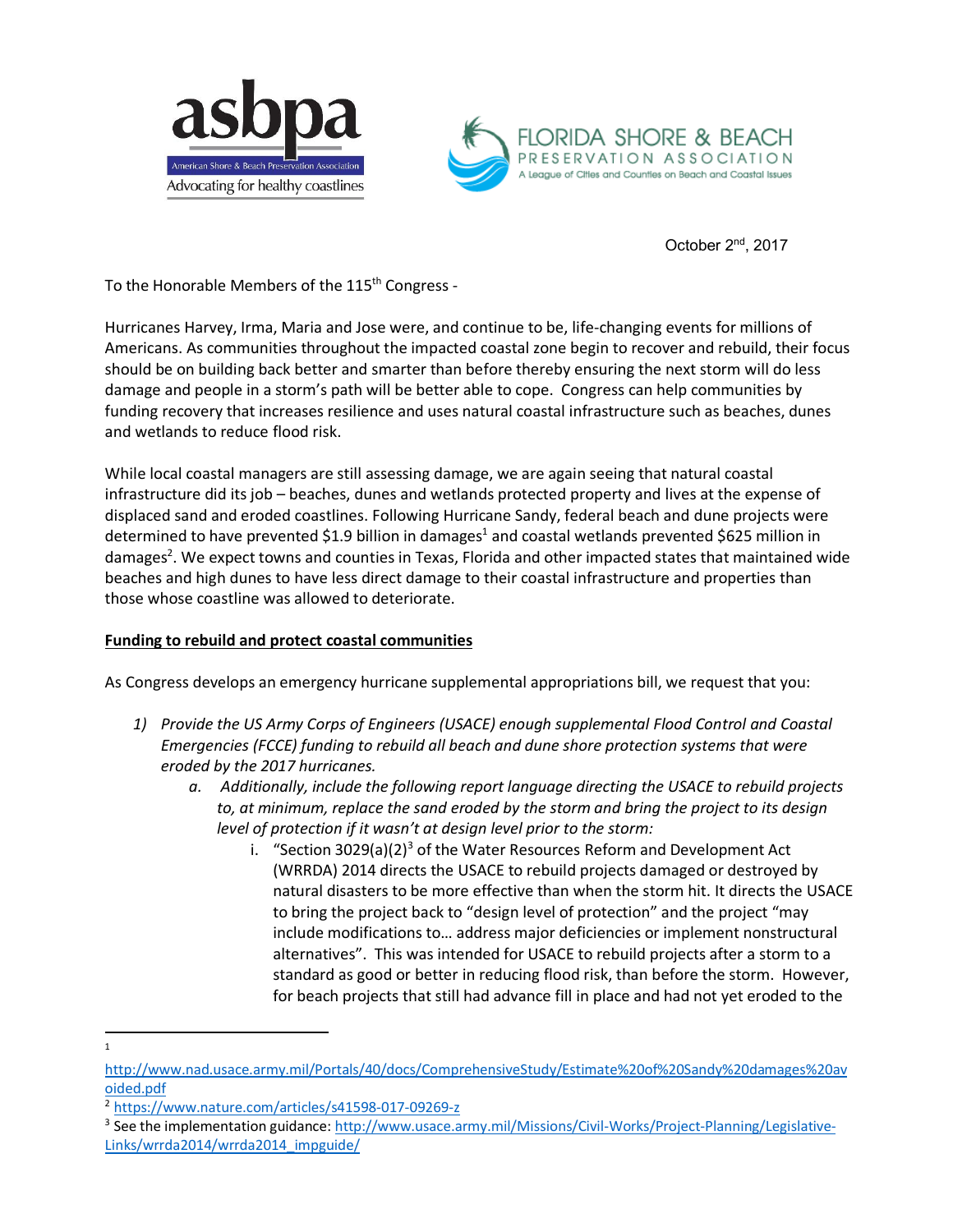minimum level of protection designated by "design level" prior to the storm, rebuilding to design level leaves them worse off than before the storm. For these projects, USACE should replace all the sand eroded by the storm.

"Furthermore, when calculating sand losses between pre- and post-storm surveys, the losses should be counted within the entire beach profile template (including design berm and advanced nourishment berm)."

Following Hurricane Matthew, the USACE had internal disagreement over the interpretation of their own implementation guidance on Section 3029(a)(2) of WRRDA 2014. This report language will help clarify the intent of Congress and ensure USACE FCCE funding is being used as Congress intended – to, at minimum, build projects back to the way they were, and ideally increase the resilience of coastal projects with updated modifications and minimum design level of protection.

*2) Appropriate funding for all federally authorized but unconstructed coastal risk reduction and hurricane storm damage risk reduction projects along coastlines impacted by Hurricanes Harvey, Irma, Jose and Maria.*

Coastal communities have been left vulnerable due to Congress's unwillingness to invest in risk reduction measures. Federally authorized risk reduction projects have gone through extensive benefit-cost-ratio analyses showing that the economic benefits from risk reduction outweigh the costs. Investing in these projects saves money in the long run. Congress should look at the region impact by the 2017 hurricanes and ensure that all previously authorized coastal projects have the funding they need to be constructed.

## **Funding to develop coastal plans and protect coastal communities**

As impacted communities recover with federal support, resilience must go beyond the shoreline. In Hurricane Harvey, inland flooding from excessive rain was far more destructive than the initial storm surge showing that resilience planning must be systemic and watershed-based. Bayside flooding in both Harvey and Irma was as destructive as oceanfront flooding. Proper planning – including assessing vulnerability to increased hurricane and storm damage as a result of sea level rise, and adopting regional sediment management practices to sustainably maintain or enhance current levels of storm protection – throughout the Southeast and Gulf Coast will ensure the entire region is better prepared when the next Hurricane comes.

In an emergency hurricane supplemental appropriations bill, we request that you:

*3) Fully fund, at full federal expense, the South Atlantic Coastal Study (SACS) authorized in the WIIN Act (Sec. 1204).*

Following Hurricane Sandy, the North Atlantic Coast Comprehensive Study was fully funded at full federal expense, so funding a SACS would simply mirror the regional study from the Northeast and Mid-Atlantic. The South Atlantic Coast Study covers the coast of Mississippi up through the North Carolina coast and includes Puerto Rico and the U.S. Virgin Islands. The U.S. Caribbean island territories would, perhaps, benefit from this study most of all.

## **Funding to understand storm impacts on coasts and protect coastal communities**

Beaches, dunes and wetlands are the first line of defense against storm surge and coastal storm damage, but coastal flood and storm protection takes multiple lines of defense. During Hurricanes Harvey and Irma, evacuations saved lives, elevated and hardened homes saved property, and flood risk reduction projects